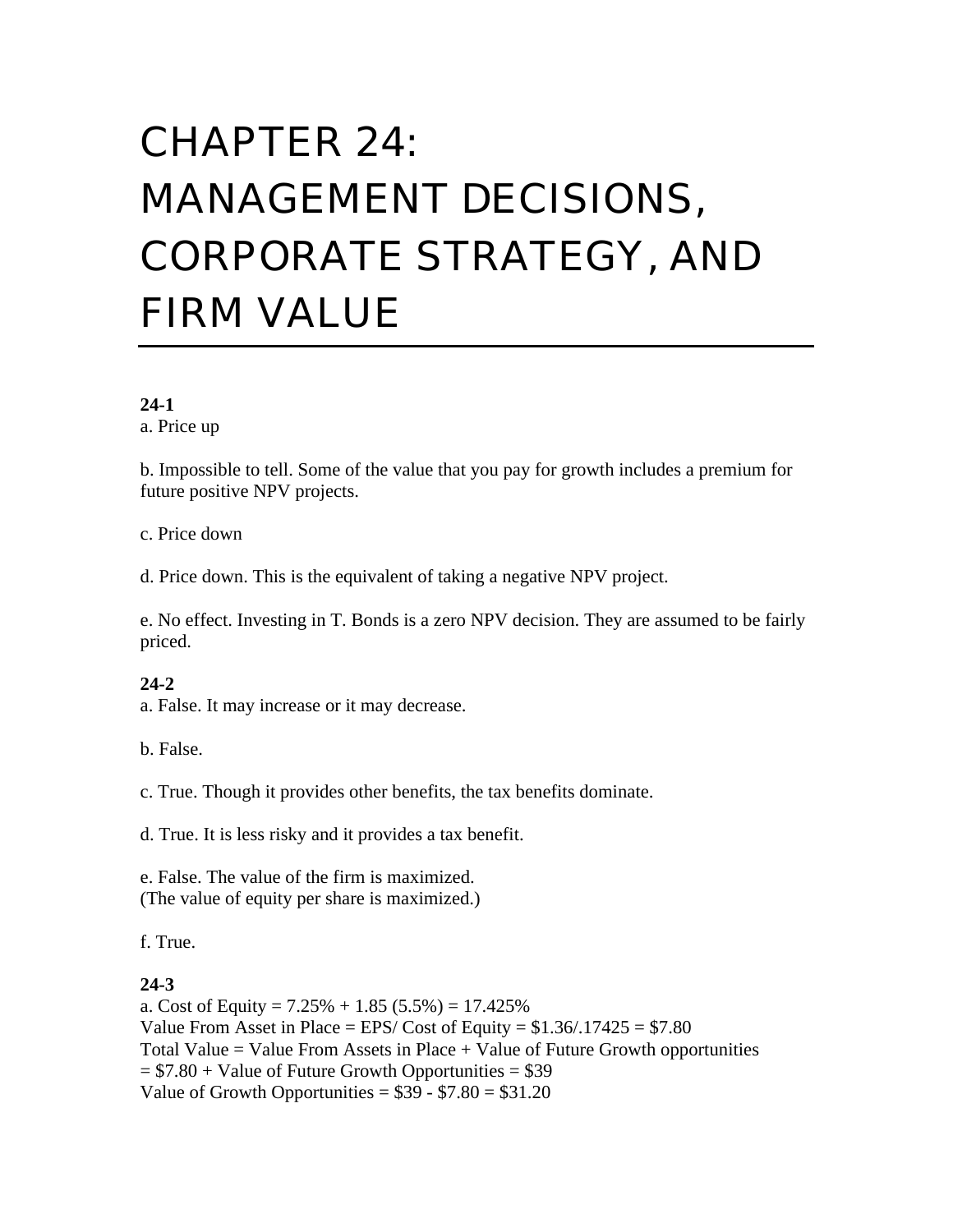To calculate the value of assets in place, assume 100% payout and growth of zero.

b. No. The value of Broderbund owes a great deal to the expected positive NPV of future projects. Hence, when Broderbund takes on a positive NPV project, it may be in line with market expectations and not affect the price.

c. Yes. Here the price will drop.

# **24-4**

a. Value of Novell Prior to Acquisition Announcement =  $308$  million  $*$  \$23.75 = \$7.315 Billion

b. Value of Novell After the Acquisition Announcement =  $308 * 20 = $6.160$  Billion Drop in Value of Novell =  $$7.315$  Billion -  $$6.160$  Billion =  $$1.155$  Billion If the entire drop is attributed to the decision to buy WordPerfect, the Value assigned to WordPerfect =  $$1.4$  Billion -  $$1.155$  Billion =  $$245$  million

c. Given the size of the drop in market value, it seems likely that market participants are reacting not only to Novell's acquisition of WordPerfect, but also to the implicit message sent by that action on Novell's own projects, i.e., that it does not have very many. It may also reflect the trepidation that market participants feel about Novell's plans to grow by acquiring other firms.

# **24-5**

a. Expected Growth Rate =  $b (ROE) = 0.6 * 0.08 = 0.048$  or 4.8% Cost of Equity =  $7.25\% + 1.15 * 5.5\% = 13.575\%$ P/BV Ratio Based Upon 1993 levels =  $(ROE - g)/(r-g) = (.08 - .048)/(.13575 - .048) =$ 0.36

b. If the firm improves its return on equity to 12%: New Growth Rate =  $0.6 * .12 = 0.072$ P/BV Ratio =  $(.12 - .072)/(.13575 - .072) = 0.75$ 

c. Yes. Taking on riskier projects would have pushed up the beta of the firm, reducing the benefit of the higher ROE.

# **24-6**

Cost of Equity =  $7\% + 1.1$  (5.5%) = 13.05%  $PBV = (ROE - g)/(r-g)$ If  $g = 5.5\%$ , PBV = 1.1 and  $r = 13.05\%$ ,  $ROE = 13.81%$ 

# **24-7**

a.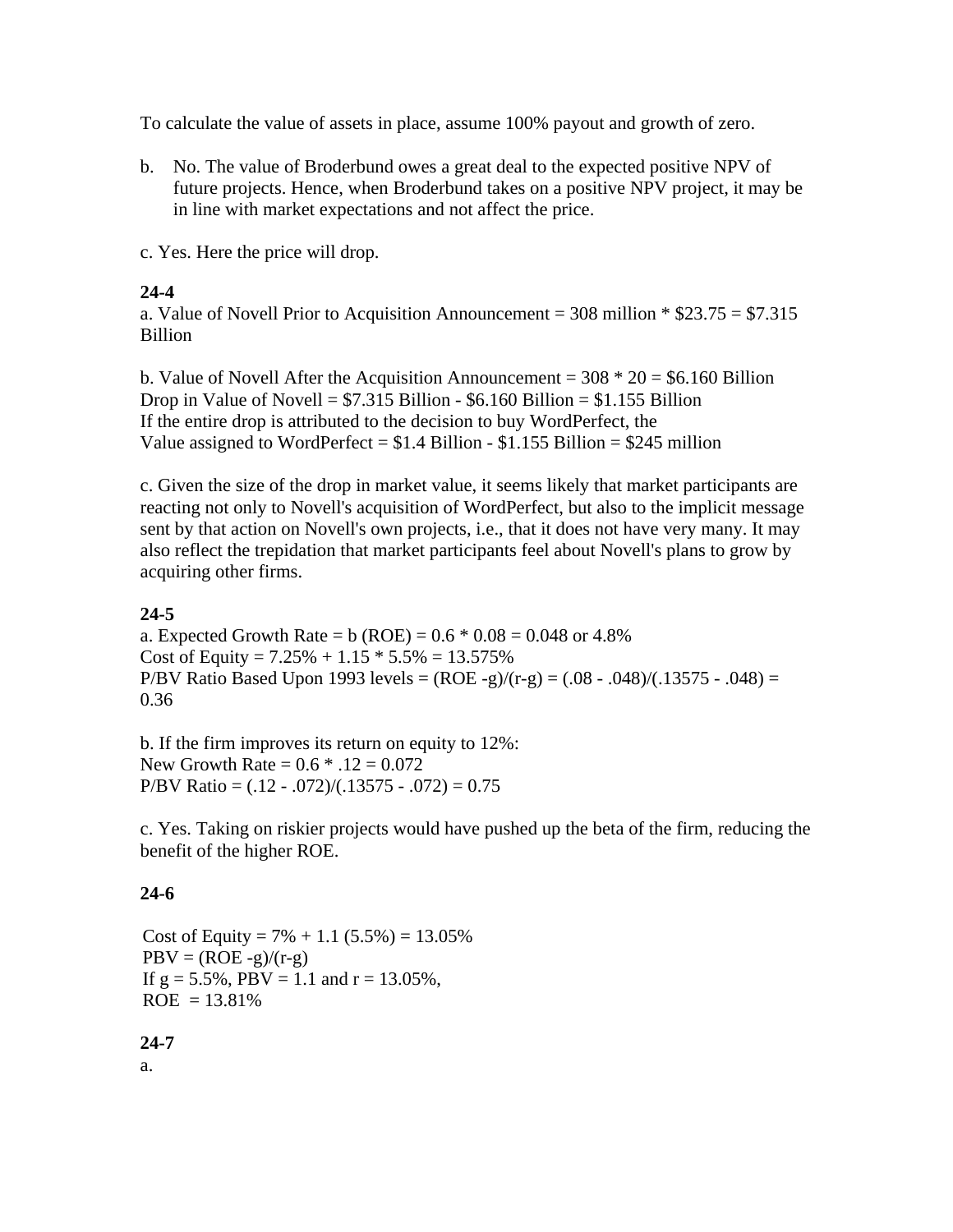| Price    |       | $0.135 - 0.136$ | 1000 |  |
|----------|-------|-----------------|------|--|
| Earninos | 0.136 | $0.14*0.136$    | 540  |  |

b.

| Hnce     |       | $0.16 - 0.136$ | 1000<br>ماء |  |
|----------|-------|----------------|-------------|--|
| Earninos | 0.136 | $0.14*0.136$   | 540         |  |

#### **24-8**

a. Cost of Equity =  $7\% + 1.5$  (5.5%) = 15.25%  $PE = 1/.1525 + ((.28-.1525)/(.24*.1525))*(1260/315) = 20.49$ b. Franchise Factor =  $20.49 - 1/0.1525 = 13.93$ 

c. The return on equity would have to be approximately 36.8% on future projects.

#### **24-9**

a. Cost of Equity =  $7\% + 0.9 * 5.5\% = 11.95\%$  $E/(D + E) = (22.2 * 31)/(22.2 * 31 + 435) = 0.613$ After-tax Cost of Debt =  $8.25\%(0.6) = 4.95\%$  $D/(D + E) = 1 - 0.613 = 0.387$  $WACC = 0.613(.1195) + 0.387(.0495) = 9.24\%$ 

b. FCFF this Year = EBIT (1-t) - (Cap Ex - Depreciation) - D Working Capital  $= 130 (0.6) - (96 - 76) = $58$  million Value of the Firm =  $58 (1.06)/(0.0924 - 0.06) = $1898$  million Value of Equity =  $$1898 - $435 = $1463$  million

c. Unlevered Beta =  $0.9/(1 + 0.6 * (435/(22.2 * 31))) = 0.65$ New Debt/Equity Ratio =  $335/(31 * 22.2 + 100) = 0.43$ New Levered Beta =  $0.65 * (1 + 0.6 * .425) = 0.82$ New Cost of Equity =  $7\% + 0.82$  (5.5%) = 11.51% New Equity Ratio  $= 0.70$ New After-tax Cost of Debt =  $7.75\%$  (0.6) =  $4.65\%$ New Debt Ratio  $= 0.30$ New WACC =  $(.70)$   $(.1151) + (.30)$   $(.0465) = 9.46\%$ New Firm Value = 58 (1.06)/(.0946 - .06) = \$1,775 million New Equity Value =  $$1,775 - $335 = $1,440$  million

d. Unlevered Cost of Equity =  $7\% + 0.65$  (5.5%) = 10.575% Value of Firm at Old Debt Level =  $58 * 1.06/(0.10575 - 0.06) + 0.4 (435) = $1,518$ Value of Firm at New Debt Level =  $58 * 1.06/(0.10575 - 0.06) + 0.4 (335) = $1,478$ 

#### **24-10**

E. Firms that exchange one security for another, and increase leverage in the process, increase their stock prices.

## **24-11**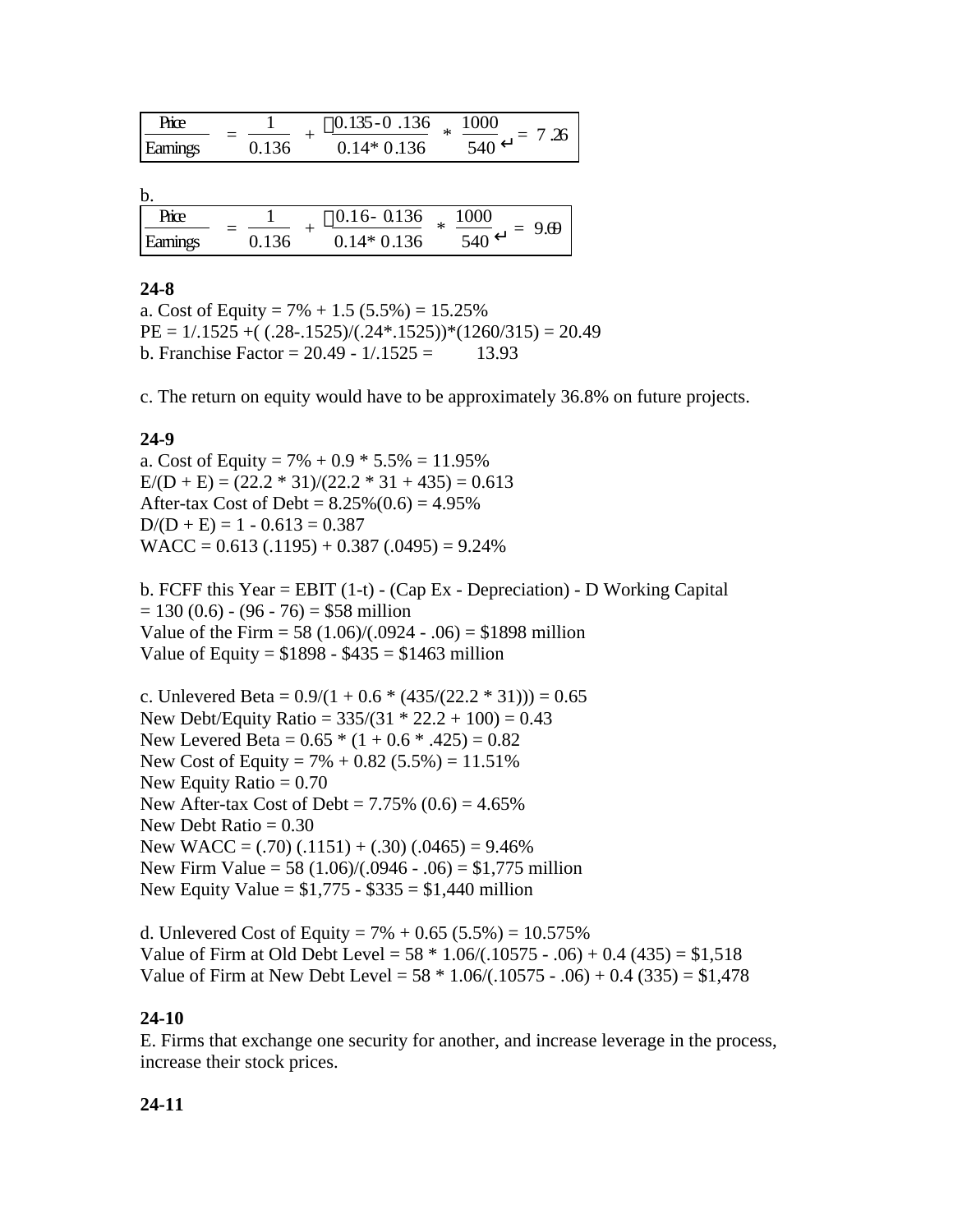a. *Long's Drug Store* Cost of Equity =  $7\% + 0.9$  (5.5%) = 11.95% Return on Equity =  $$2.45/23.80 = 10.29\%$ Dividend Payout Ratio =  $1.12/2.45 = 45.71\%$ Expected Growth Rate =  $b * ROE = (1 - 0.4571) * (.1029) = 5.59\%$ Value of Long's Based upon Existing Policy =  $$1.12$  (1.0559)/(.1195 - .0559) =  $$18.59$ 

*Walgreen* Cost of Equity =  $7\% + 1.15 * 5.5\% = 13.325\%$ Return on Equity =  $$1.98/11.55 = 17.14\%$ Dividend Payout ratio =  $0.60/1.98 = 30.30\%$ Expected Growth =  $(1 - .3030) (.1714) = 11.95\%$ Growth in Stable Growth Phase =  $(1 - .3030)(.13) = 9.06\%$ Value of Stock

$$
= \frac{\$0.60*(1.1195)*1 - \frac{(1.1195)^{-5}}{(1.13325)^{-5}}}{(.13325 - .1195)} + \frac{\$1.98*(1.1195)^{-5}*(1.0906)*.3030}{(.13325 - .0906)(1.13325)^{5}}
$$

 $=$  \$17.33

b. If Long's increases its payout ratio to 60%: Expected Growth Rate =  $(1 - 0.6)$   $(.1029) = 4.12\%$ Value of Long's Based Upon Higher Payout =  $(2.45 * 0.6) (1.0411)/(.1195 - .0411)$  = \$19.54 If Walgreen increases its payout ratio to 60%: Expected Growth Rate in High Growth Period =  $(1 - 0.6)(0.1714) = 6.86\%$ Expected Growth in Stable Period =  $(1 - 0.6)$   $(.13) = 5.2\%$ 

Value of Stock

$$
= \frac{\$1.98*0.6*(1.0686)*-\frac{(1.0686)^5}{(1.13325)^{-5}}}{(.13325 - .0686)} + \frac{\$1.98*(1.0686)^{-5}*(1.052)*0.60}{(.13325 - .052)(1.13325)^5}
$$

 $=$  \$16.46

c. If Long's lowers its dividend payout ratio to 25%: Expected Growth Rate =  $(1 - 0.25)$   $(.1029) = 7.72\%$ Value Per Share  $= (0.25 * $2.45) * (1.0772) / (.1195 - .0772) = $15.60$ 

If Walgreen lowers its payout ratio:

Expected Growth Rate in High Growth Period  $= (1 - 0.25)(0.1714) = 12.86\%$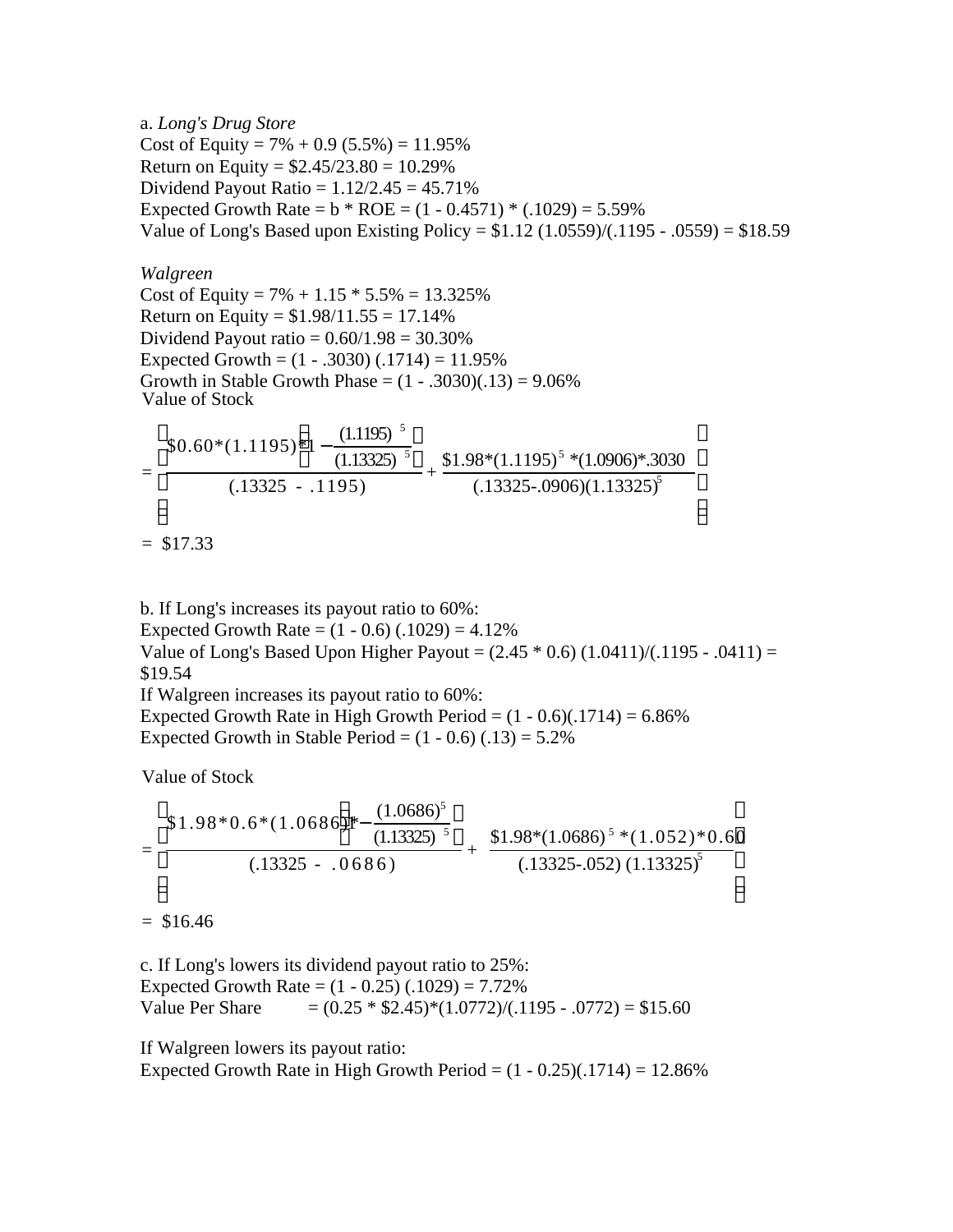Value of Stock

$$
= \frac{\$1.98*.25*(1.1286)*1-\frac{(1.1286)^5}{(1.13325)^{-5}}}{(.13325-.1286)}+\frac{\$1.98*(1.1286)^5*(1.0975)*.25}{(.13325-.0975)(1.13325)^5}
$$

 $=$  \$17.33

d. Companies which have good projects (high ROE) will generally gain by cutting back dividends, whereas companies with mediocre projects will gain by increasing them.

**24-12**

a & b.

|                                  | <b>Without Restructuring</b> | <b>With Restructuring</b> |
|----------------------------------|------------------------------|---------------------------|
| <b>ROA</b>                       | 6.91%                        | 10.40%                    |
| <b>Debt/Equity</b>               | 159.41%                      | 102.72%                   |
| <b>Interest Rate</b>             | 10.50%                       | 10.50%                    |
| <b>Dividend Payout</b>           | 42.11%                       | 21.05%                    |
| <b>Payout After Year 5</b>       | 14.85%                       | 57.36%                    |
| <b>Growth Rate-First 5 Years</b> | 4.08%                        | 11.11%                    |
| <b>Growth Rate-After Year 5</b>  | 6.00%                        | 6.00%                     |
| <b>Beta</b>                      | 1.65                         | 1.35                      |
| <b>Cost Of Equity</b>            | 16.08%                       | 14.43%                    |
| <b>Value</b>                     | \$2.69                       | \$7.99                    |

ROA Before = (Net Income + Interest  $(1-t)/(BV)$  of Debt + BV of Equity) Growth Rate-First 5 Years =  $(1 - Payout)$  (ROA + D/E (ROA - i (1-t)) Payout After 5 Years =  $1 - g / (ROA + D/E (ROA - i (1-t))$ 

#### **24-13**

|                       | <b>Without</b>       | With                 |
|-----------------------|----------------------|----------------------|
|                       | <b>Restructuring</b> | <b>Restructuring</b> |
| <b>ROA</b>            | 5%                   | 12.50%               |
| <b>Debt Ratio</b>     | 15%                  | 40%                  |
| <b>D/E Ratio</b>      | 17.65%               | 66.67%               |
| <b>Interest Rate</b>  | 7.50%                | 8.25%                |
| <b>Payout Ratio</b>   | 30%                  | 25%                  |
| <b>Beta</b>           | 0.9                  | 1.14                 |
| <b>Cost of Equity</b> | 11.95%               | 13.27%               |
| <b>Expected g</b>     | 3.56%                | 13.15%               |
| Value per share       | \$4.22               | \$4.98               |

# **24-14**

a.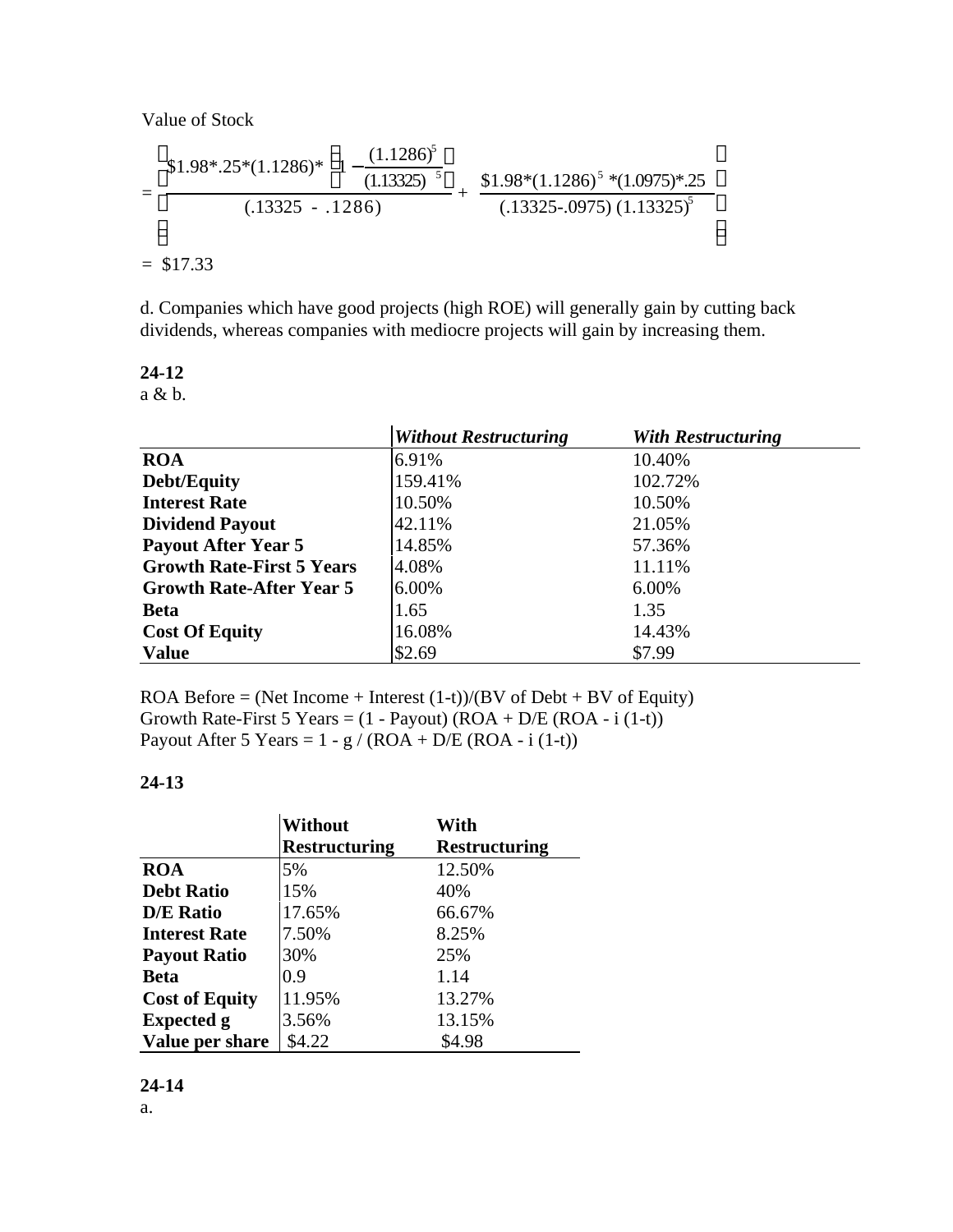|                    | Current 1 |                   | 2          | 3          | 4          | 5        | <b>Term Year</b> |
|--------------------|-----------|-------------------|------------|------------|------------|----------|------------------|
| <b>Revenues</b>    |           | \$450.00 \$477.00 | \$505.62   | \$535.96   | \$568.11   | \$602.20 | \$632.31         |
| - COGS             | \$423.00  | \$443.61          | \$465.17   | \$487.72   | \$511.30   | \$535.96 | \$562.76         |
| - Deprec           | \$26.00   | \$27.56           | \$29.21    | \$30.97    | \$32.82    | \$34.79  | \$36.53          |
| $=$ EBIT           | \$1.00    | \$5.83            | \$11.24    | \$17.27    | \$23.99    | \$31.45  | \$33.02          |
| $-t$ (EBIT)        | \$0.40    | \$2.33            | \$4.49     | \$6.91     | \$9.59     | \$12.58  | \$13.21          |
| $=$ EBIT(1-t)      | \$0.60    | \$3.50            | \$6.74     | \$10.36    | \$14.39    | \$18.87  | \$19.81          |
| $-Cap Ex$          | \$38.00   | \$40.28           | \$42.70    | \$45.26    | \$47.97    | \$50.85  | \$36.53          |
| $+$ Deprecn        | \$26.00   | \$27.56           | \$29.21    | \$30.97    | \$32.82    | \$34.79  | \$36.53          |
| $-$ WC             |           | \$2.03            | \$2.15     | \$2.28     | \$2.41     | \$2.56   | \$2.26           |
| $=$ FCFF           |           | (\$11.25)         | $(\$8.89)$ | $(\$6.21)$ | $(\$3.17)$ | \$0.25   | \$17.55          |
| <b>Term. Value</b> |           |                   |            |            |            | \$300.95 |                  |

WACC =11.02% Present Value (@ 11.02%) = \$154.61 Value Per Share  $=$  \$6.18

b.

|                       | <b>Current 1</b>  |                   | 2                   | 3         | 4        | 5          | <b>Term Year</b> |
|-----------------------|-------------------|-------------------|---------------------|-----------|----------|------------|------------------|
| <b>Revenues</b>       |                   | \$450.00 \$477.00 | \$505.62            | \$535.96  | \$568.11 | \$602.20   | \$632.31         |
| - COGS                | \$423.00 \$443.61 |                   | \$469.22            | \$494.15  | \$520.39 | \$548.00   | \$575.40         |
| - Depreciation        | \$26.00           | \$27.56           | \$29.21             | \$30.97   | \$32.82  | \$34.79    | \$36.53          |
| $=$ EBIT              | \$1.00            | \$5.83            | \$7.19              | \$10.84   | \$14.90  | \$19.40    | \$20.37          |
| $-t$ (EBIT)           | \$0.40            | \$2.33            | \$2.88              | \$4.34    | \$5.96   | \$7.76     | \$8.15           |
| $=$ EBIT(1-t)         | \$0.60            | \$3.50            | \$4.31              | \$6.50\$  | \$8.94   | \$11.64    | \$12.22          |
| $-Cap Ex$             | \$38              | \$40.28           | \$42.70             | \$45.26   | \$47.97  | \$50.85    | \$36.53          |
| + Depreciation        | \$26.00           | \$27.56           | \$29.21             | \$30.97   | \$32.82  | \$34.79    | \$36.53          |
| $-$ £ $GWC$           |                   | \$2.03            | \$2.15              | \$2.28    | \$2.41   | \$2.56     | \$2.26           |
| $=$ FCFF              |                   |                   | $$11.25)$ $$11.32)$ | (\$10.06) | (\$8.62) | $(\$6.97)$ | \$9.97           |
| <b>Terminal Value</b> |                   |                   |                     |           |          | \$170.87   |                  |

 $WACC = 11.02%$ Present Value ( $\omega$  11.02%) = \$64.83 Value Per Share = \$2.59

#### **24-15**

|            | <b>SReturn on Capital</b> | <b>\$Cost of Capital</b> | <b>EVA</b> |
|------------|---------------------------|--------------------------|------------|
| <b>AMR</b> | \$1,080                   | \$1,313                  | \$(233)    |
| Alaska Air | \$60                      | \$56                     | \$4        |
| <b>UAL</b> | \$550                     | \$615                    | \$(65)     |

b. The firms with positive EVA would be considered healthy. To the extent that EVA is negative for AMR and UAL, they are not creating value for their stockholders. Alaska Air, on the other hand, created value for their stockholders.